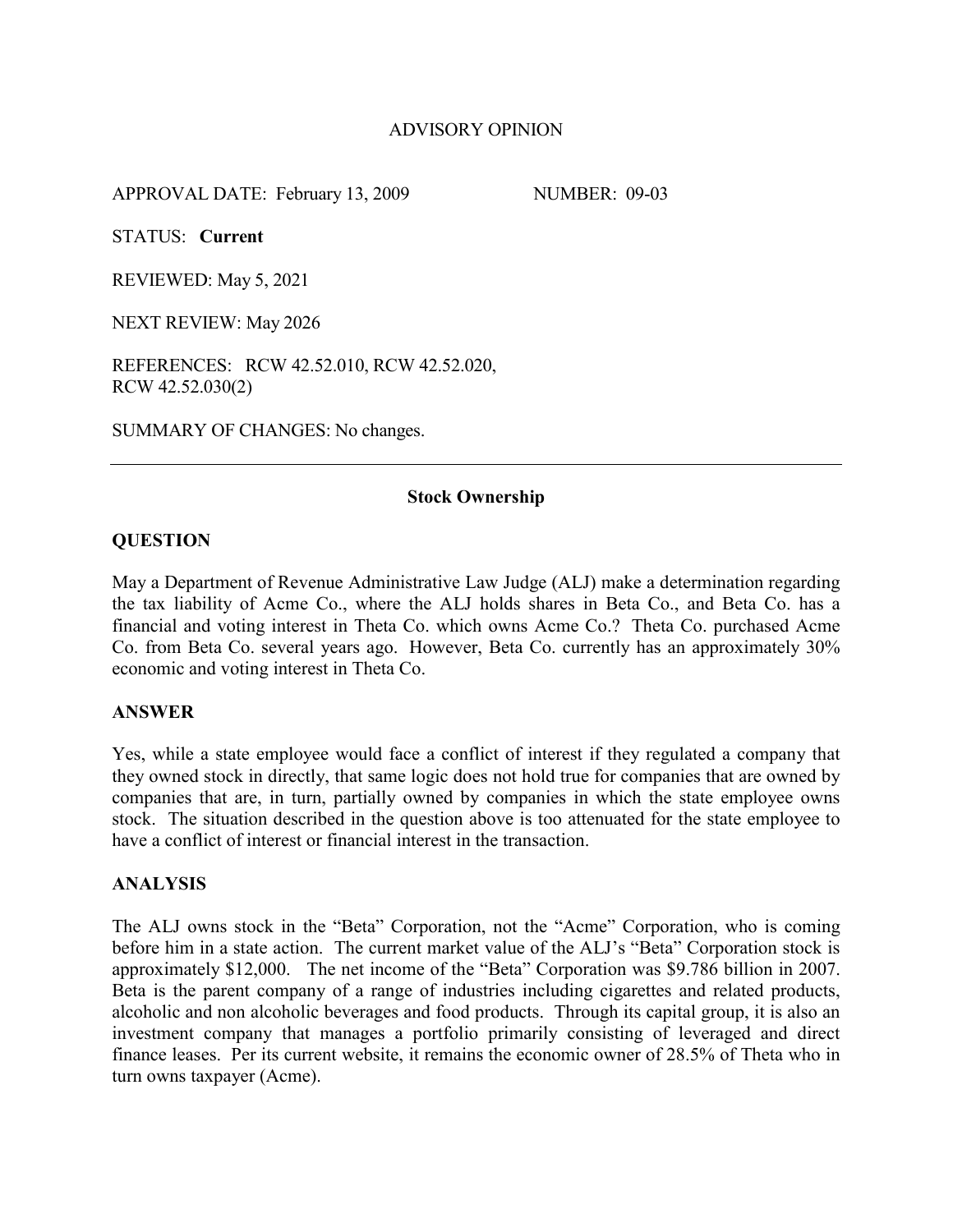RCW 42.52.020, Activities incompatible with public duties, which states:

No state officer or state employee may have an interest, financial or otherwise, direct or indirect, or engage in a business or transaction or professional activity, or incur an obligation of any nature, that is in conflict with the proper discharge of the state officer's or state employee's official duties

Since the ALJ does not own stock in the "Acme" Corporation, this section does not apply.

RCW 42.52.030(2), Financial interest in a transaction, which states in pertinent part: ……

(2) No state officer or state employee may participate in a transaction involving the state in his or her official capacity with a person of which the officer or employee is an officer, agent, employee, or member, or in which the officer or employee owns a beneficial interest…

In Advisory Opinion (AO) 97-11, the Board held that RCW 42.52 does not prohibit a board member from holding financial interests and does not require divestiture of such interests. But, a conflict of interest, financial or otherwise, occurs when a board member participates in a transaction involving the state and the transaction or proceeding involves a company in which the member holds an interest. Stock ownership, unlike mutual funds and investment pools, creates a conflict of interest because individuals exercise control over their individual stock investments.

In AO 97-12, the Board further held that a conflict of interest, financial or otherwise, occurs when the state officer or employee participates in an official state action involving a company in which the member holds an interest, unless such action is exempted under RCW 42.52.010(21)(b). In circumstances where a state employee holds a financial interest and participates in state actions that would have a similar effect upon all members of a broadly defined interest group, the financial interest would not create a conflict. However, if the state employee holds a financial interest in a company, and the effect of participating in a state action would be to affect the specific interests of this company, a conflict of interest would occur. The conflict may be removed by recusal and delegation of responsibilities to a supervisory state employee who does not hold a conflicting financial interest.

However, the situation at hand is a *different* situation than those described in AOs 97-11 and 97- 12. The current situation is as follows: